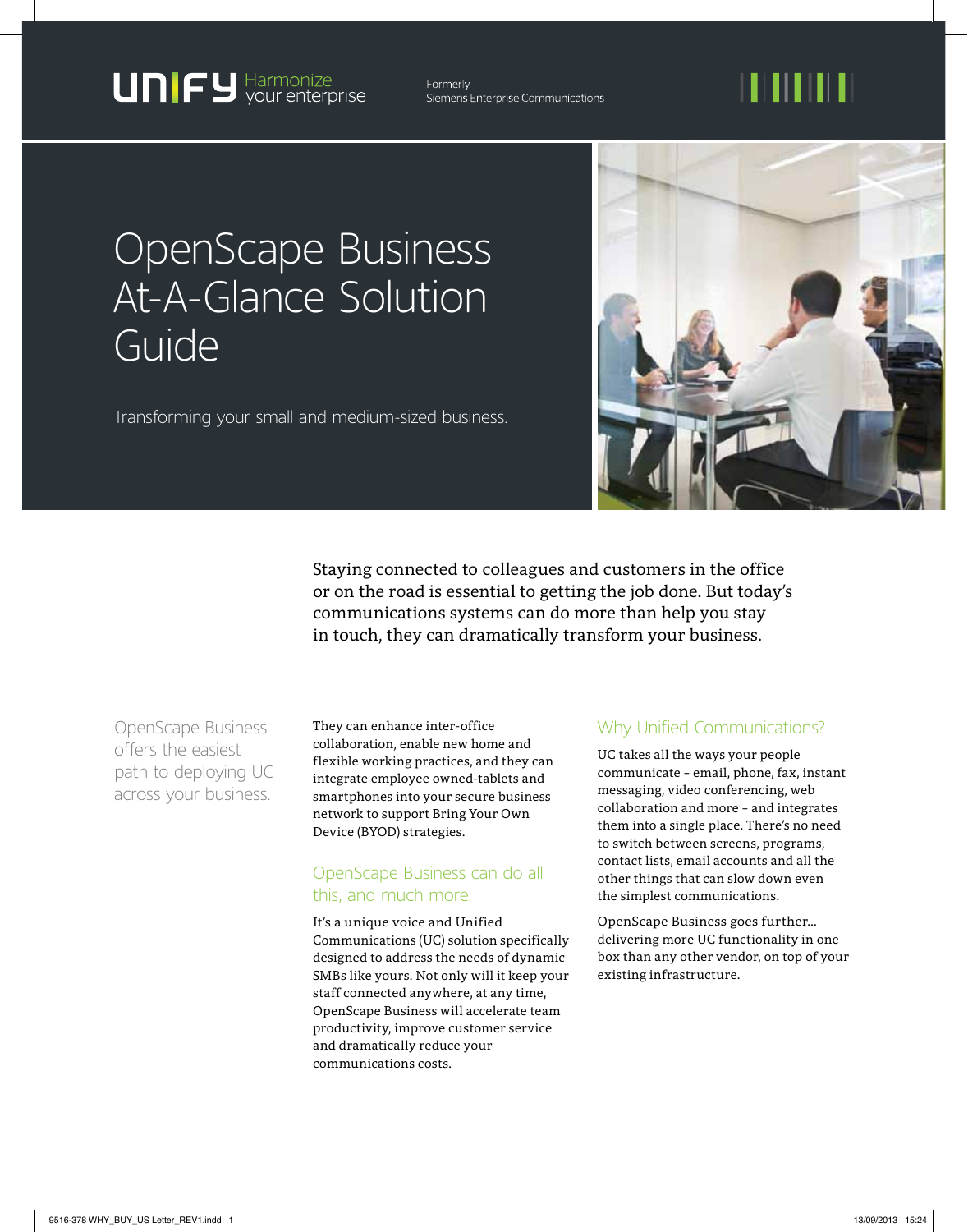# Why OpenScape Business?

OpenScape Business is an all-in-one solution for single and multi-site businesses that simplifies the deployment and delivery of cost-saving enterprise voice and UC across your business.

Comes packaged with the very latest UC applications – from productivity enhancing presence and seamless mobility to anytime collaboration.

- • **No investment in new infrastructure**  Delivers UC functionality on top of your existing network, using established interfaces and supporting all common communications protocols.
- **Performance-boosting functionality** Comes packaged with the very latest UC applications – from productivity enhancing presence and seamless mobility to anytime collaboration.
- **Cost saving communications** Seamlessly integrates cost saving Voice over IP on top of your existing network to reduce your total communications bill.
- **Seamless integration** Integrates into your office applications so there's no learning curve for your people.
- • **Total connectivity** Provides instant access to UC on any desktop, tablet or smartphone.
- • **Comprehensive mobility** Supports more mobile platforms than any other offering from any other vendor – from Android and Windows to iOS – using a web-based solution.
- • **Superior ownership experience** Reduces total system cost through swift and easy deployment, and web-based management tools for simple, low cost maintenance and support.
- • **A future-proofed investment** Delivers a low cost upgrade path from voice to UC.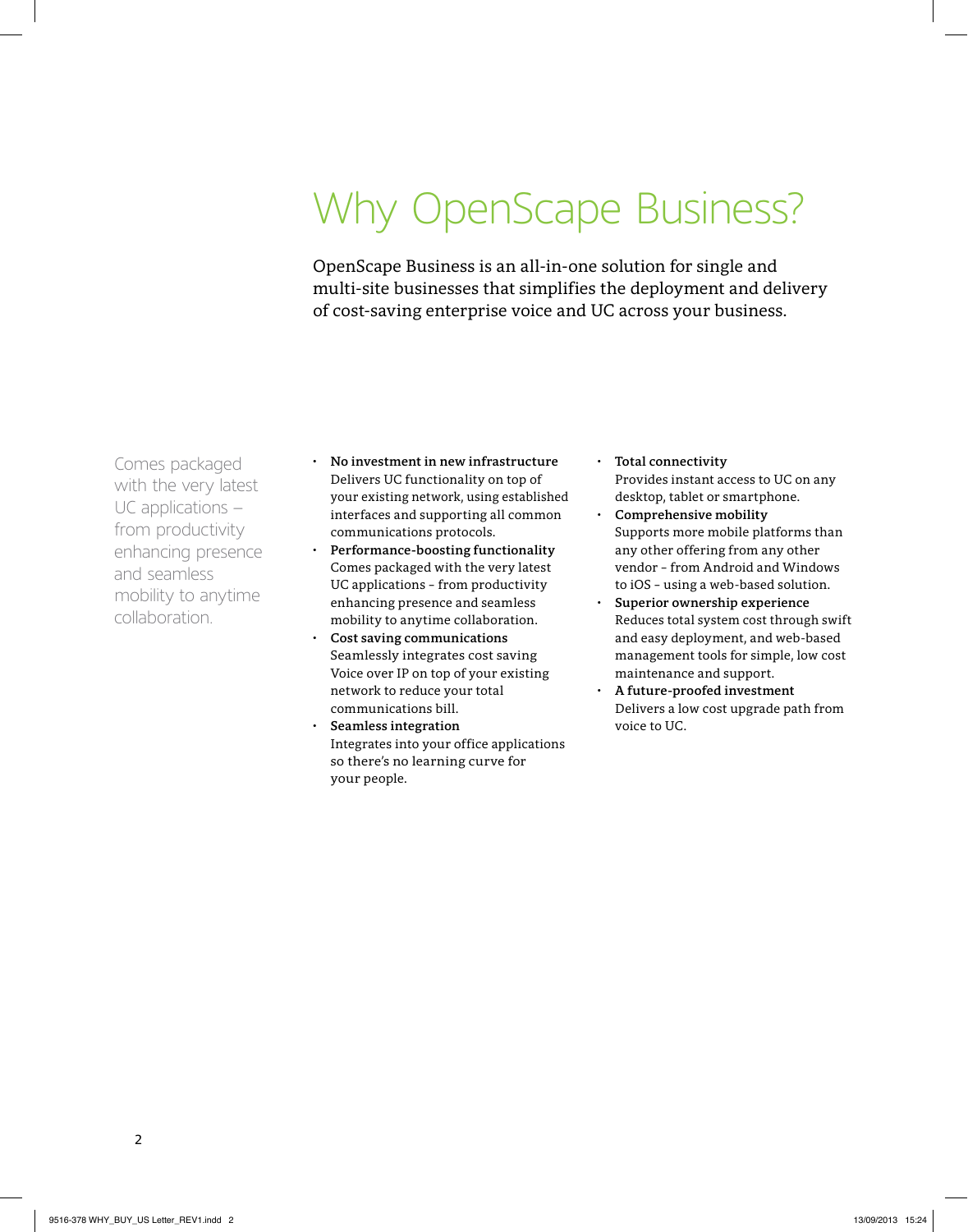### Enjoy the benefits of cost-saving enterprise voice, productivity-boosting presence, seamless mobility and enhanced collaboration.

#### You can improve service to employees and customers:

- • Solve issues in an instant by routing colleague and customer calls directly to any device you choose
- Achieve first call resolution by integrating multimedia contact center functionality
- Engage with customers on their terms by offering multiple ways to get in touch – email, phone and social collaboration tools
- Bring all your communications tools together in Microsoft Outlook – email, IM, calendar, presence status, social collaboration, drag and drop conferencing and more

#### You can boost employee productivity:

- • Communicate more efficiently with customers and bring virtual teams together anywhere. at any time with chat, conferencing, web-collaboration and more
- Never miss another important call with integrated presence and one number services
- Speed decision-making with drag and drop conferencing from your desktop, tablet or smartphone

### You can deliver seamless workforce mobility:

- • Keep remote and mobile employees connected by delivering UC functionality on more mobile platforms than from any other vendor, from Android to iOS, through a web based approach to mobility
- Employees can quickly respond to customer inquiries "while on road"
- Bring virtual teams together by delivering real-time audio and video conferencing to employee's smartphones and tablets
- Stay productive with access to all critical apps – directories, favorites, voicemail and call journals
- Accelerate BYOD (Bring Your Own Device) strategies with secure access to corporate apps on the move

#### You can maximize limited budgets and reduce high operational costs:

- • Slash conferencing costs by up to 90% and total voice calls cost by up to 30% with voice over IP (VoIP)
- Reduce support costs with easy to use web-based management tools
- Avoid expensive rip and replace projects by deploying UC to all users independent of the communications network infrastructure
- Instantly scale to support more UC functionality and more users with ease

Bring virtual teams together by delivering real-time audio and video conferencing to employee's smartphones and tablets.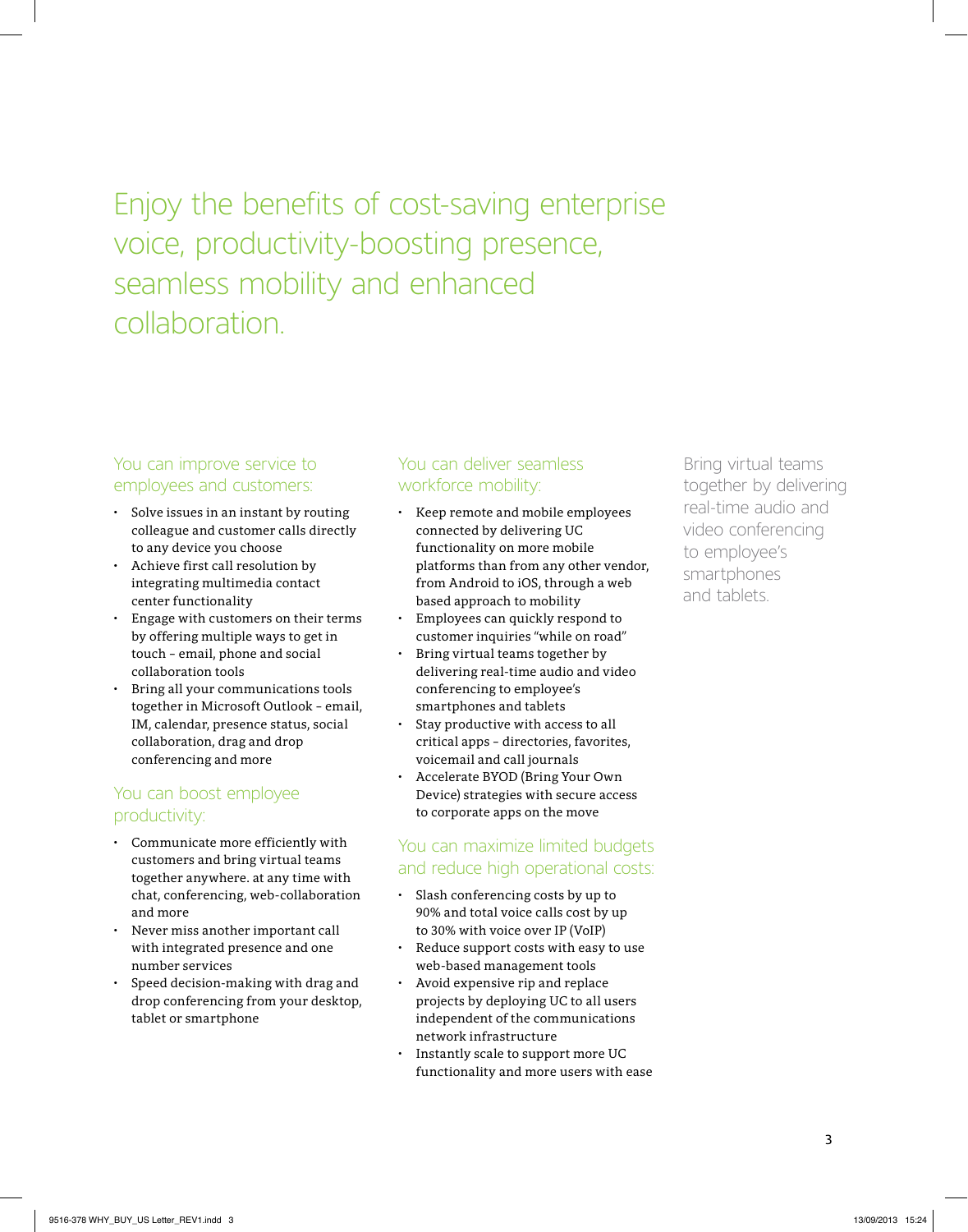OpenScape Business takes you on the easiest path to delivering performanceboosting Unified Communications across your company.

Accessible from any device, in any location and at any time, OpenScape Business delivers the all-in-one path to true Unified Communications.

#### The all-in-one path to Unified **Communications**

Deploying UC across your business will accelerate team performance and productivity, increase engagement with customers to increase loyalty, and dramatically reduce the costs of your communications.

Accessible from any device, in any location and at any time, OpenScape Business delivers the all-in-one path to true Unified Communications.

It comes fully packaged, is easy to deploy and support and will grow as you do. And there's no need to rip and replace your existing infrastructure because it works on top – seamlessly, efficiently and brilliantly!

#### Software Upgrade Entitlement Rights

OpenScape Business provides investment protection and stability with 3-years of Software Upgrade Entitlement Rights included, ensuring that you always have the ability to upgrade to the latest level of technology innovation for your communication solution.

*Contact your partner to set up a free 90 day evaluation of OpenScape Business.*

**To learn more visit: www.unify.com/ openscapebusiness**

Nb: Some features of OpenScape Business are subject to local market availability Web Collaboration is an optional UC feature that can be added to OpenScape Business.